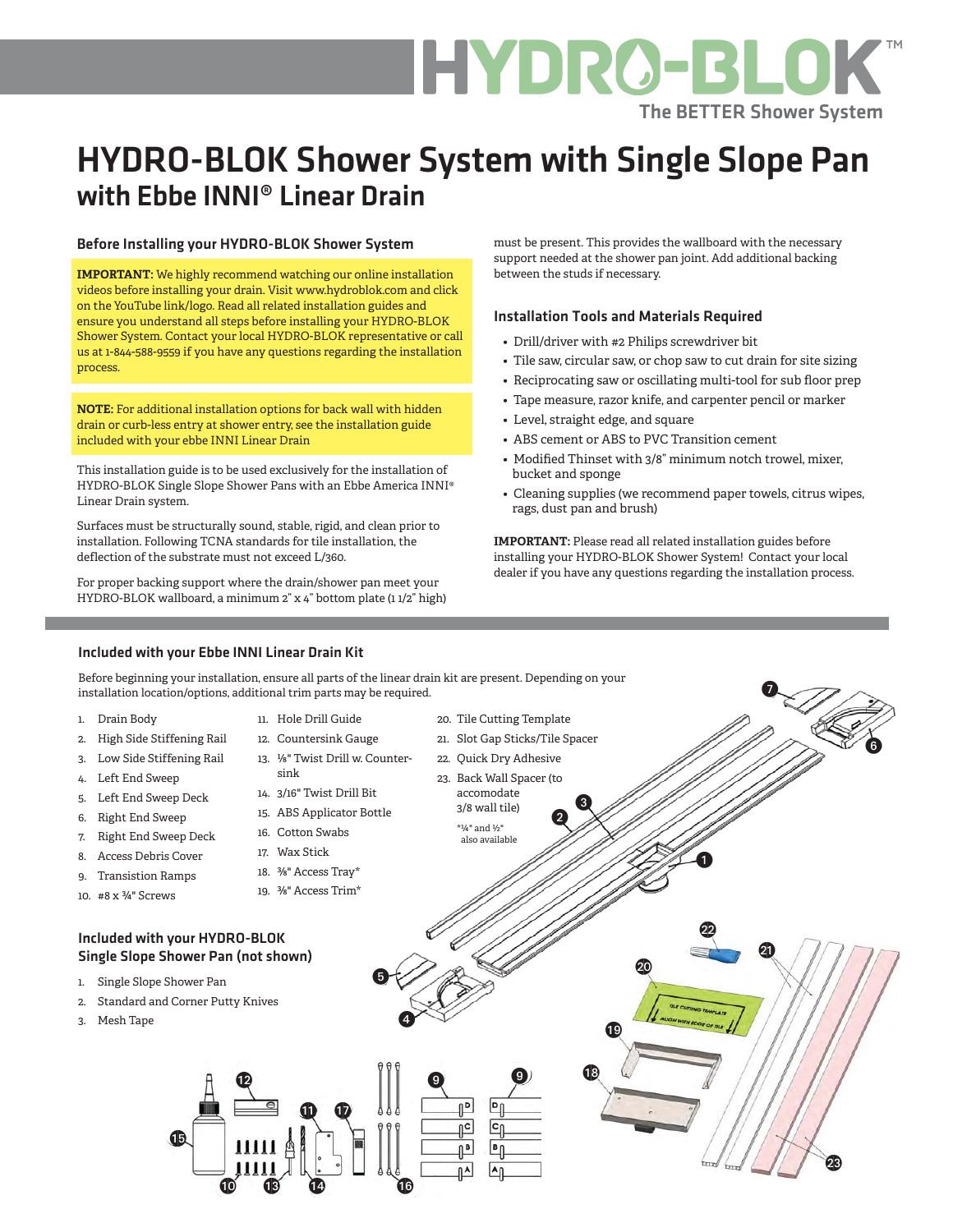#### Positioning the Drain Pipe

Using appropriate tools, remove a 4"x6" section of the subfloor centered around the drain pipe location. Have a qualified plumber install a 2" ABS drain pipe so that the top of the pipe is 1-1/4" below the top surface where the drain will be installed.

The drain pipe must be securely fastened below the subfloor so that it will not move down under load. Clean off any burrs on the 2" pipe after cutting. See specifications for proper placement of the pipe for your application.



#### **Notes**

- 1. Installation to be completed in accordance with manufacturer specifications.
- 2. Drawings are not to scale.
- 3. Single Slope Pans are sloped at 1/4" per foot to the drain.
- 4. Line Drain will attach to pan on thin edge. Underlined dimension in pan part number indicates edge for drain attachment.

#### HYDRO-BLOK LINE DRAIN PLUMBING PREP AT BACK/SIDE WALL

HYDRO-BLOK LINE DRAIN STANDARD PLUMBING PREP



#### Site Sizing and Assembling the Linear Drain for Installation

The INNI Linear Drain is designed to be cut down to accommodate each specific installation. If your installation requires a Linear Drain that is longer than 73-3/8", this can be accomplished by using the Line Drain Slot Extender or Line Drain Coupler. Contact your local HYDRO-BLOK representative for assistance or visit www.hydroblok.com for more information on these products.

- 1. In the shower opening, measure from the center of the drain pipe to each end of the desired drain length. Use a tile saw, circular saw, or chop saw to rough cut each end of the drain body so that it will fit inside the shower opening, leaving approximately 1" of clearance at each end.
- 2. To make the final cuts place the Drain body in the desired location. Place the left and right End Caps against the left and right walls respectively. The End Caps will help to determine the final cut length of the Drain Body. Using a square, carefully mark a line on the top of the Drain Body at the location of the upper ledge of the End Cap (fig X). The Drain Body is now ready for the final cut. Ensure all cuts to the Drain Body are NEAT and SQUARE.



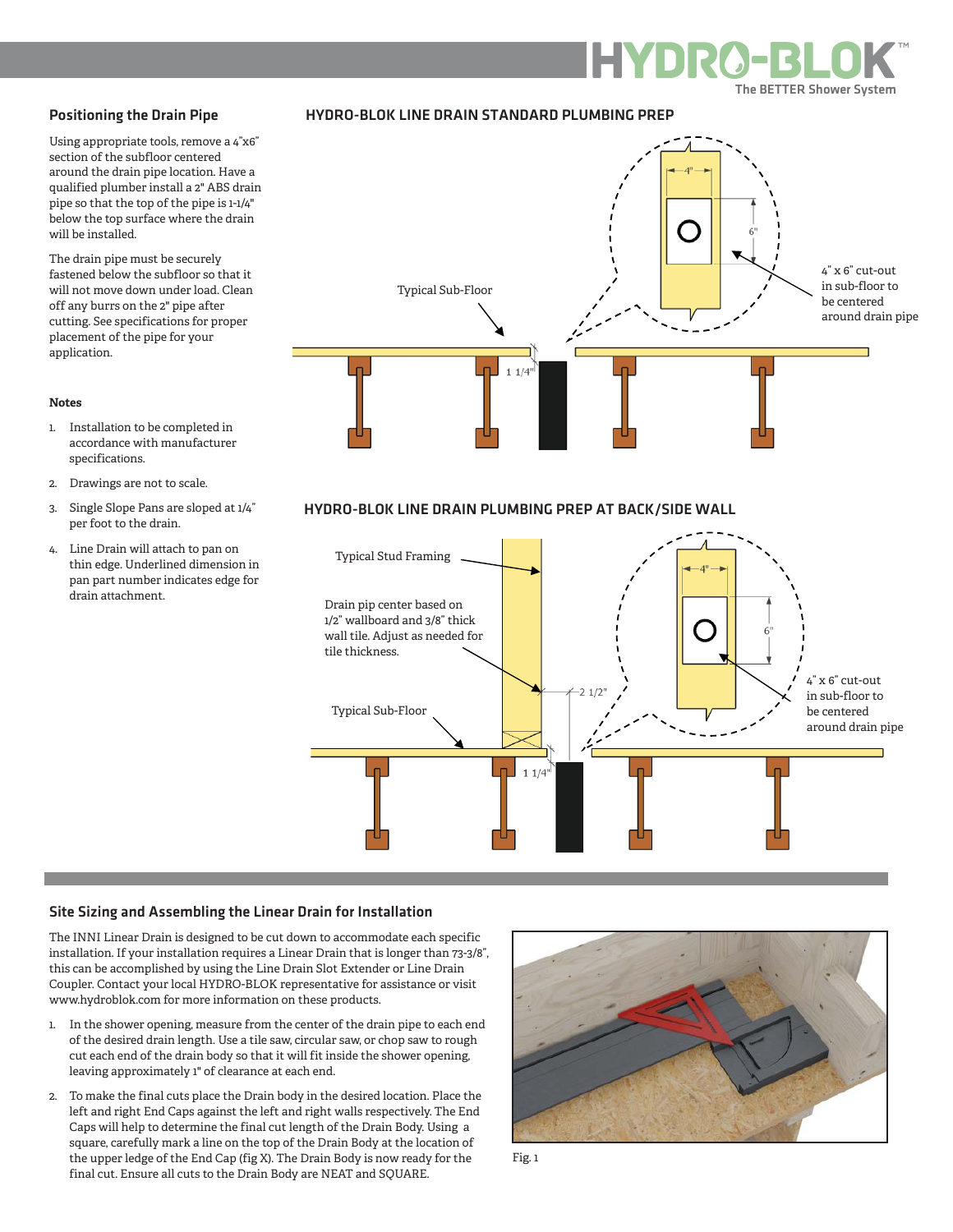#### Site Sizing and Assembling the Linear Drain for Installation (cont.)

- 3. Once the final cuts have been made, de-burr the parts with a utility knife and dry fit the Drain Body and End Caps together tightly to verify the assembly fits the desired width with a 1/8" maximum gap on each end.
- 3. Using the supplied drill jig and countersink bit (fig X), drill two holes at each end of the Drain Body that will align with the screw chases manufactured into the End Cap.
- 4. Countersink each of the 4 holes using the supplied countersink bit and jig so that the included screws will sit flush with the top of the Drain Body.
- 5. Each End Cap will come with a cover factory installed. The covers will need to be removed temporarily for the following steps. Remove the covers by gently lifting or prying upward from inside the cavity.
- 6. On the underside of the Drain Body zones A,B,C, and D are marked in raised lettering. Select the Transition Ramps with the markings matching the zone where the final cut has been made.
- 7. Each End Caps has a cover support rib. The rib on the Ramp you select needs to align with the deck support ribs built into the Drain Body channel. Dry fit the Ramps into the End Cap and then Drain Body. If the final cut intersects one of these ribs you will need to remove the overhung portion of the Ramp rib so it will not interfere with the main channel rib.
- 8. Ensure each End Cap is located on the appropriate side of the Drain Body by temporarily placing the End Cap covers in place, ensuring the slot aligns with the slot on the main drain body.
- 9. On each End Cap, apply a continuous bead of ABS pipe cement as shown (fig X) using the applicator bottle supplied with the Linear Drain kit. Firmly press the matching Ramp insert into place ensuring the rib on the Ramp insert aligns with the rib on the End Cap.
- 10. Using the supplied applicator bottle, apply 2 continuous beads of ABS cement as shown (fig X) to one of the End Caps and immediately fit the End Cap onto the main Drain Body. There should be a sufficient amount of ABS cement applied so that cement squeezes out on the top side.
- 11. While supporting the joint, install two of the supplied screws to secure the End Cap to the Drain Body. Remove any excess ABS cement squeeze out using the included cotton swabs and/or rags.
- 12. Flip the drain assembly over and apply an additional heavy bead of ABS cement along the entire seam between the End Cap and Drain Body. Let the Drain sit upside down for approximately 1 minute to allow this bead to set up before flipping back over/continuing.
- 13. Repeat this step for the second end cap.
- 14. Install the End Cap Covers by applying a small amount of ABS cement as shown (fig X) and firmly pressing the covers into place.
- 15. At this stage it is recommended to perform a simple watertight test by plugging the drain connection and filling the linear drain body with water to the top of the Drain. Ensure there are no leaks present at either of the End Cap seams.







The BETTER Shower System



Fig. 1 Fig. 1









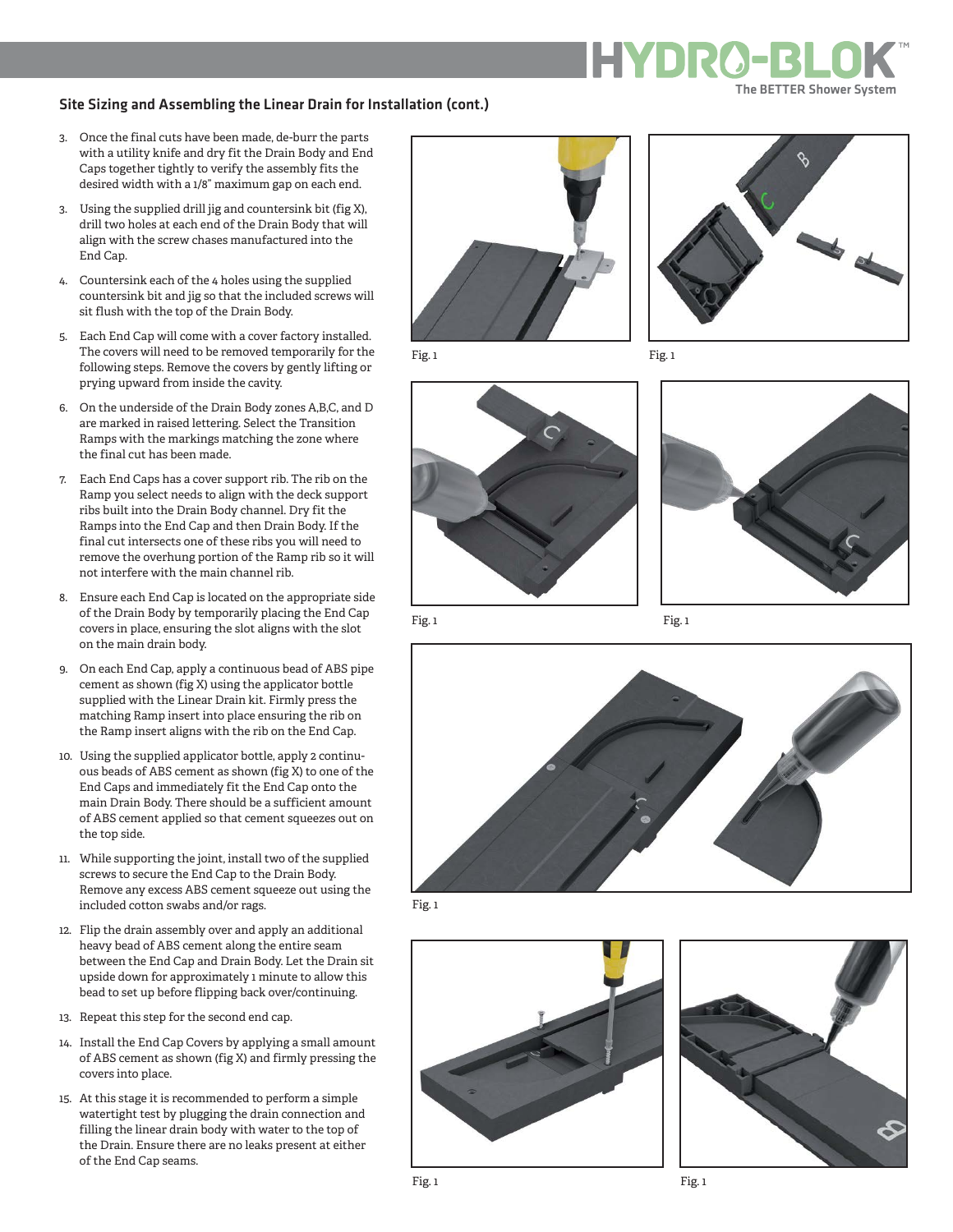#### Site Sizing and Assembling the Linear Drain for Installation (cont.)

- 16. Measure the length of the underside channels on the front and rear of the assembled Drain Body. Mark and cut the two Aluminum Support Rails ¼" less (allowing for 1/8" on each end to avoid the bead of ABS applied to the End Sweep).
- 17. Dry fit each Support Rail into place, ensuring the slot-side rail (labeled) is placed on the slot side of the Drain Body (labeled).

CAUTION: the two Aluminum Rails are different heights and must be placed on the correct side of the drain body.

- 18. Remove the peel and stick backing from the adhesive on each Support rail and press each rail firmly into place.
- 21. Use the supplied jig as shown (Fig X) and drill 3 holes through the drain body and into the Support Rail along each side; one near each end of the rail, and one in the center. Countersink each hole so that the screw heads will sit flush with the top of the drain body. Install the supplied screws until tight and flush (do not overtighten!).

At this point the drain is completely assembled and you are now ready to proceed with the installation into your shower area.





#### Installing the Linear Drain - Typical Back Wall Installation

- 1. Dry fit the drain assembly into place. Included in the drain kit are 2 Pink ¼" x 1" Foam Filler Spacer Strips. If the selected tile to be installed is a smaller format with a ¼" thick body or less then these will not be used. If the tile is 3/8" thick large format, use the included spacers between the framing and drain body so that after the tile is installed it will flush out with the backside of the Drain Slot.
- 2. Mark the floor at the front edge of the drain assembly.
- 3. Using modified thinset, fill in the hollow portion on the underside of the drain end caps.
- 4. Using a trowel (minimum 3/8" notch), comb the floor in the marked area where the drain sits with modified thinset.
- 5. If the pink spacer strips are used, apply continuous bead of HYDRO-BLOK Joint Sealant to the Drain Body and adhere them to the Drain, Apply an additional bead of sealant to the framing where the assembly will contact it.
- 6. Apply ABS cement to the drain connector and pipe, then quickly and firmly set the drain into place, ensuring that the pipe extends all the way into the connector. Pull up on the pipe with your fingers or use a rubber hammer handle angled into the pipe for leverage if necessary.
- 7. Ensure sure the Drain is level. Shim if necessary.
- 8. With a sponge, wipe away any visible thinset that may have squeezed out while setting the Drain into place









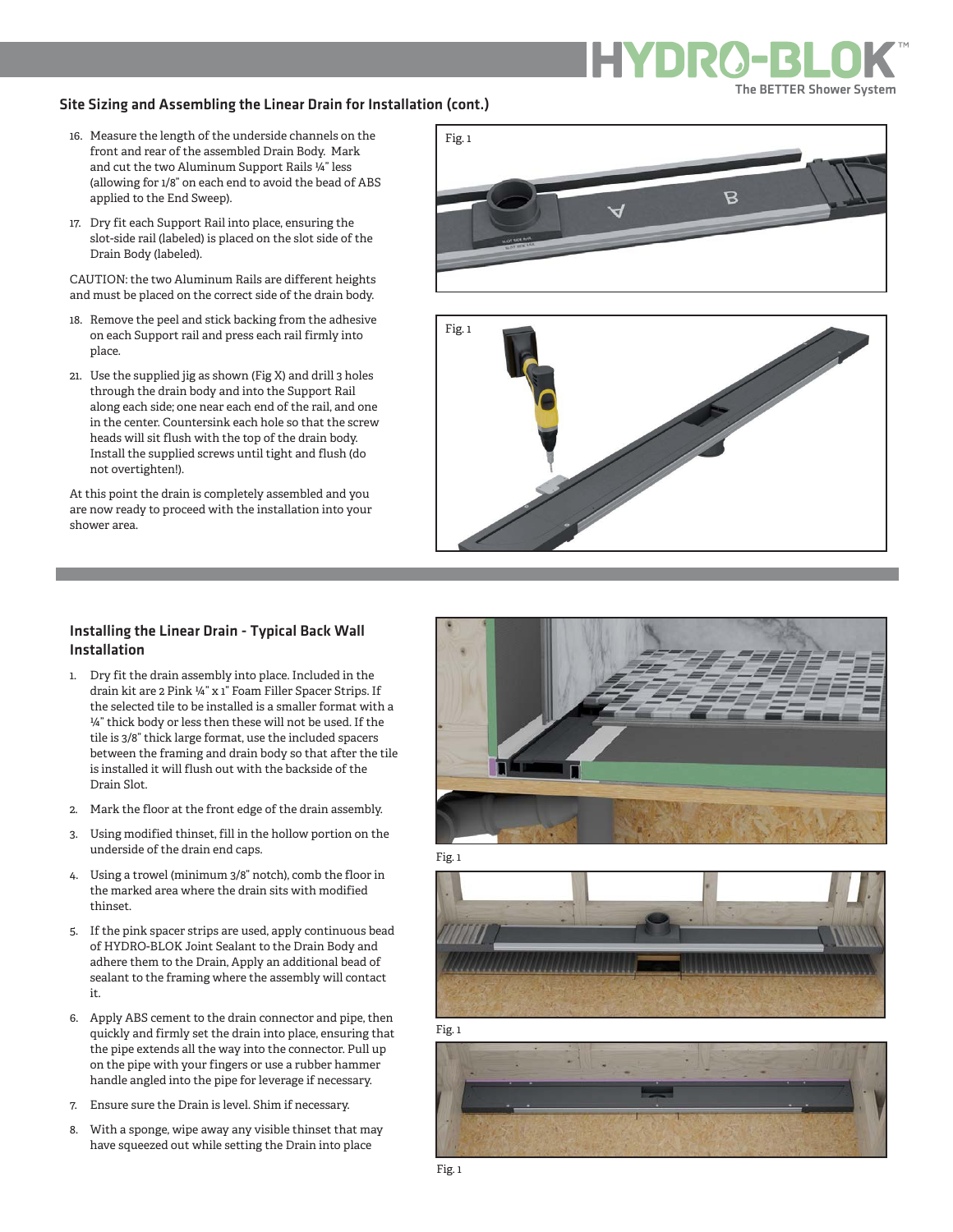### Installing the HYDRO-BLOK Single Slope Shower Pan

- 1. Measure the remaining space for the Shower Pan. Remem ber to leave appropriate space to accommodate your HYDRO-BLOK Shower Curb (if applicable). Deduct ¼" overall each in dimension to allow for a 1/8" gap at the perimeter and between parts.
- 2. Cut the Shower Pan and any Pan Extensions to size using a circular saw. See APPENDIX X for details on how to remanufacture the factory notches on any side where a cut was made.

**NOTE:** If removing more than 4" on the sloped dimension of theShower Pan, always cut the rear/back/taller side of the pan so that the height of the pan at the drain body remains the same.

- 3. Dry fit the Shower Pan on the subfloor. Ensure all sides of the Shower Pan fit comfortably with a 1/8" perimeter gap. DO NOT try to force the shower pan into its location. Doing so may damage the pan and prevent proper installation of the wallboard.
- 4. Dry fit the first row of ½" HYDRO-BLOK Wallboard around the entire perimeter (cut to size using a utility knife with a new blade), beginnig with the back wall at full width followed by the sides. On a typical climate day, the HYDRO-BLOK Joint Sealant has a ~ 20 minute working time. Having parts pre-cut will allow the Shower Pan and first row of Wallboard to be installed within this time frame. If a HYDRO-BLOK Shower Curb is to be installed, first install the Wallboard as the curb must be installed between Wallboard.
- 5. Apply a 1/2" bead of HYDRO-BLOK Joint Sealant along the entire length of the Drain body at the subfloor and another bead near the top edge. Apply modified thinset (minimum 3/8" trowel) to the entire subfloor (DO NOT apply thinset within 1" of the Drain body/Joint sealant). Trowel marks should be straight and running perpendicular to the Drain Body to allow air to escape when setting the Shower Pan into place.
- 6. Place the lower front edge of the Shower Pan onto the subfloor at the Drain between the Joint Sealant and the thinset. Slowly lower the back of the Shower Pan into place while applying pressure in the direction of the Drain Body and compress the parts together. A bead of Joint Sealant should squeeze out between the Shower Pan and Drain Body.
- 7. Carefully stand/walk on the Shower Pan to embed it into the thinset and make any necessary adjustments to center the Shower Pan in the opening. Use a level to check the slope. Wipe away any excess thinset in the perimeter Shower Pan channel or at the Shower Curb area with a sponge.
- 8. Use masking tape or duct tape to mask off the entire Drain Slot opening to prevent Joint Sealant from entering the Drain channel. Apply the tape so that from the Shower Pan side, it barely catches the surface on the backside of the slot and at both ends. It is necessary to leave as much of the flat top surface of the drain exposed in these locations to allow for Joint Sealant and Mesh Tape in the following steps. DO NOT tape over the exposed screws. They must be complete ly covered with Joint Sealant during the following installation steps for HYDRO-BLOK Wallboard.



Fig. 1



Fig. 1



Fig. 1

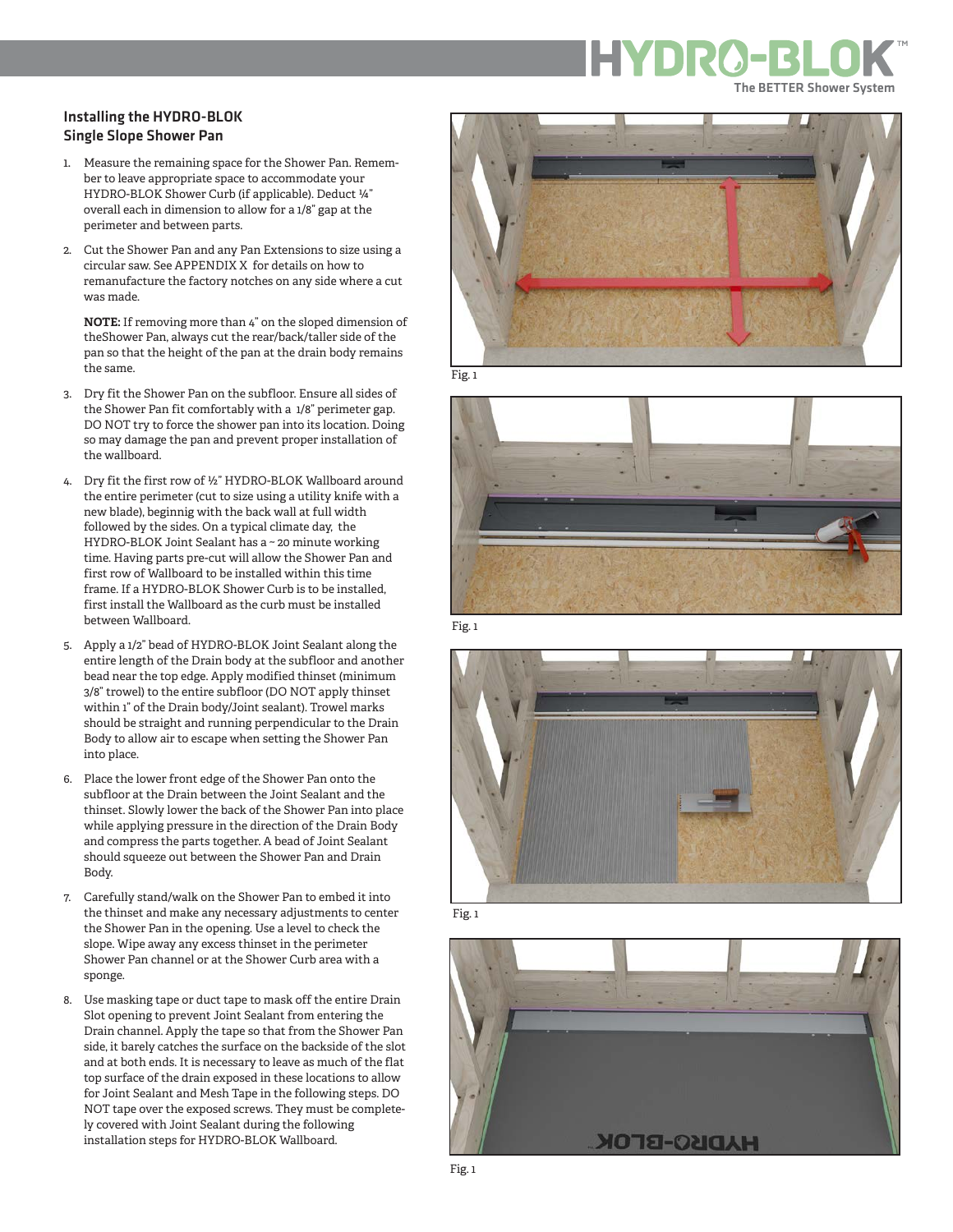#### Installing HYDRO-BLOK Wallboard

- 1. Apply a 1/2" continuous bead of Joint Sealant inside the perimeter channel created by the Shower Pan at the wall plate. Place the rear Wallboard into the channel and firmly compress the lower edge into the bead of Joint Sealant. Use a level and tape measure to ensure the board is properly seated to within 1/8" of the depth of the channel.
- 2. Fasten the Wallboard to the studs using HYDRO-BLOK Screws and Washers. Place the first Washers 12" up from the bottom of the Shower Pan, then every 12" vertically on minimum 16" stud centers. Drive the Screws/Washers in flush or just past flush to the surface of the Wallboard.

 NOTE: Any Screws/Washers that land on a seam with another Wallboard can span the boards, so only 1 is required at these locations (including intersections).

3. Use the HYDRO-BLOK corner putty knife to smooth out the excess Joint Sealant from the seam between the Pan and Wallboard. Any excess Sealant removed can be used to fully cover any Screws/Washers.

 NOTE: Continue installing the first row of Wallboard and then finish the Shower Pan to Wallboard connection (Steps X to X below).

- 4. Apply a ½" continuous bead of Joint Sealant in the Shower Pan channel on the side at the bottom plate and another bead running vertically on the end Wallboard so that when installing the side Wallboard it can be pressed firmly into the Shower Pan channel and against the rear Wallboard creating a bond and seal. Place the side Wallboard approximately 1" from the rear Wallboard and compress it into the shower pan channel and towards the rear Wallboard until seated. Use a level and tape measure ensure it is properly set into place.
- 5. Attach the Wallboard to the studs with Screws and Washers and tool the Shower Pan to Wallboard joint using the same method described in STEP 11. Continue this process until the first row of Wallboard is installed.
- 6. To finish the joint and seam connections between the Shower Pan and Wallboard, apply a final bead of ½" joint sealant on all joints and seams and smooth out with the included putty knives. Use a HYDRO-BLOK corner putty knife for all 90 degree joints and the standard putty knife for all flat seams. Ensure there is at least 1" of joint sealant on either side of any joint or seam. Excess sealant can be used to cover Screws/Washers.
- 7. Cut lengths of the supplied 2" mesh tape to cover all joints and seams between the Shower Pan, Drain Body, and Wallboard. Lengths should be cut to within approximately 3" of the corners. It is not required to install the mesh tape all the way to the corner, or up vertical joints or seams. When applying to the back side of the Linear Drain Body, install the mesh tape so that it laps down on top of the Drain but not onto the masking tape.
- 8. Press the mesh tape into the existing joint sealant working from the center out, smoothing any wrinkles flat. Apply another continuous ½" bead of joint sealant on top of the mesh tape and smooth out again with the putty knifes so that the mesh tape is fully covered. Use excess Joint Sealant from this process to cover Screws and Washers.
- 9. Remove the masking tape from the Drain slot before the Joint Sealant cures. Allow any excess Joint Sealant that entered the Drain Slot to cure, cleaning it out at a later time.



Fig. 1



Fig. 1



Fig. 1

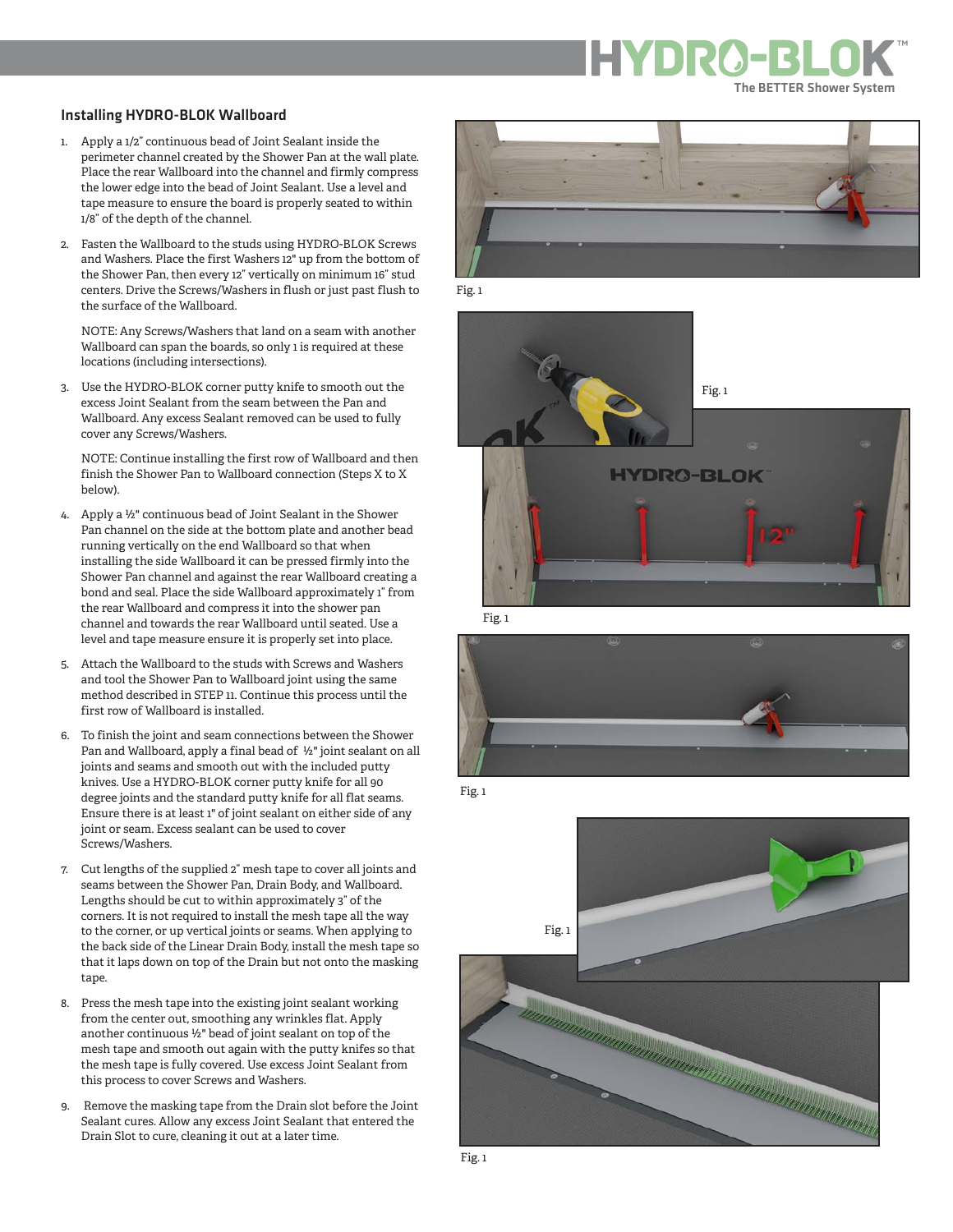#### Installing HYDRO-BLOK Wallboard (cont.)

- 10. When placing a new piece of Wallboard on top of an existing board, apply a ½" bead of joint sealant along the entire edge of the lower board. Press the new Wallboard firmly down into the Joint Sealant and hold it against the studs while installing a Washer and Screw (12" up from the seam close to the to center of the board) to provide initial support. If the upper Wallboard is connecting to another previously installed Wallboard at the corner, first apply a ½" continuous bead of Joint Sealant to the existing board vertically at the corner as well and press the Wallboard being installed into the bottom and side beads of sealant at the same time.
- 11. Install Washers and Screws along the seam at the stud locations and at 12" vertical intervals to secure the board to the studs. Use a HYDRO-BLOK standard putty knife to smooth out excess Joint Sealant along the seam, using it to cover the seam as well as the Screws and Washers. Ensure all seams have a minimum of 1" of Joint Sealant on each side of the seam. Apply additional Joint Sealant as necessary
- 12. To finish the joint and seam connections, apply a final bead of ½" joint sealant on all joints and seams. Use a HYDRO-BLOK corner putty knife for all 90 degree joints and the standard putty knife for all flat seams. Ensure there is at least 1" of joint sealant on either side of any joint or seam. Excess sealant can be used to cover any Screws/Washers still exposed.
- 13. Perform a final check of all joints and screws/washers to ensure they are completely covered in joint sealant.



Fig. 1



Fig. 1

#### INSTALLING A HYDRO-BLOK SHOWER CURB

- 1. If a HYDRO-BLOK Shower Curb is to be installed, measure the opening between the Wallboard faces and cut the Shower Curb 1/8" less. The Shower Curb may be cut with a wet saw, chop saw, circular saw, or hand saw. Ensure that all cuts are square and neat.
- 2. Apply modified thinset to the floor where the Shower Curb sits (minimum 3/8" trowel), keeping it ½" away from the foam edge of the Pan. Using the flat side of the trowel, coat the exposed foam on the bottom of the Shower Curb with thinset.
- 3. Apply a ½" continuous bead of Joint Sealant to the Shower Pan notch and on the lower vertical Shower Pan perimeter surface.
- 4. Apply a generous amount of Joint Sealant to the Wallboard where the Curb will be located and each end of the Curb.
- 5. Fully compress the Shower Curb into it's seated position an angle to avoid mixing the thinset and Joint Sealant. Once placed, use a level or square to put a slight angle to allow water to easily drain to the inside of the shower.
- 6. Use the HYDRO-BLOK corner putty knife to smooth out the excess Joint Sealant from the seam between the Shower Pan and Curb and install 2" mesh tape as described previously. Place an additional small piece of mesh tape at the top of Shower Curb to Wallboard joint. Any excess Sealant can be spread to cover any Screws/Washers remaining uncovered.

 HYDRO-BLOK Joint Sealant will cure under water so the shower area may be immediately filled for flood testing. After approximately one hour at room temperature the Joint Sealant will skin over and thinset can safely be applied.